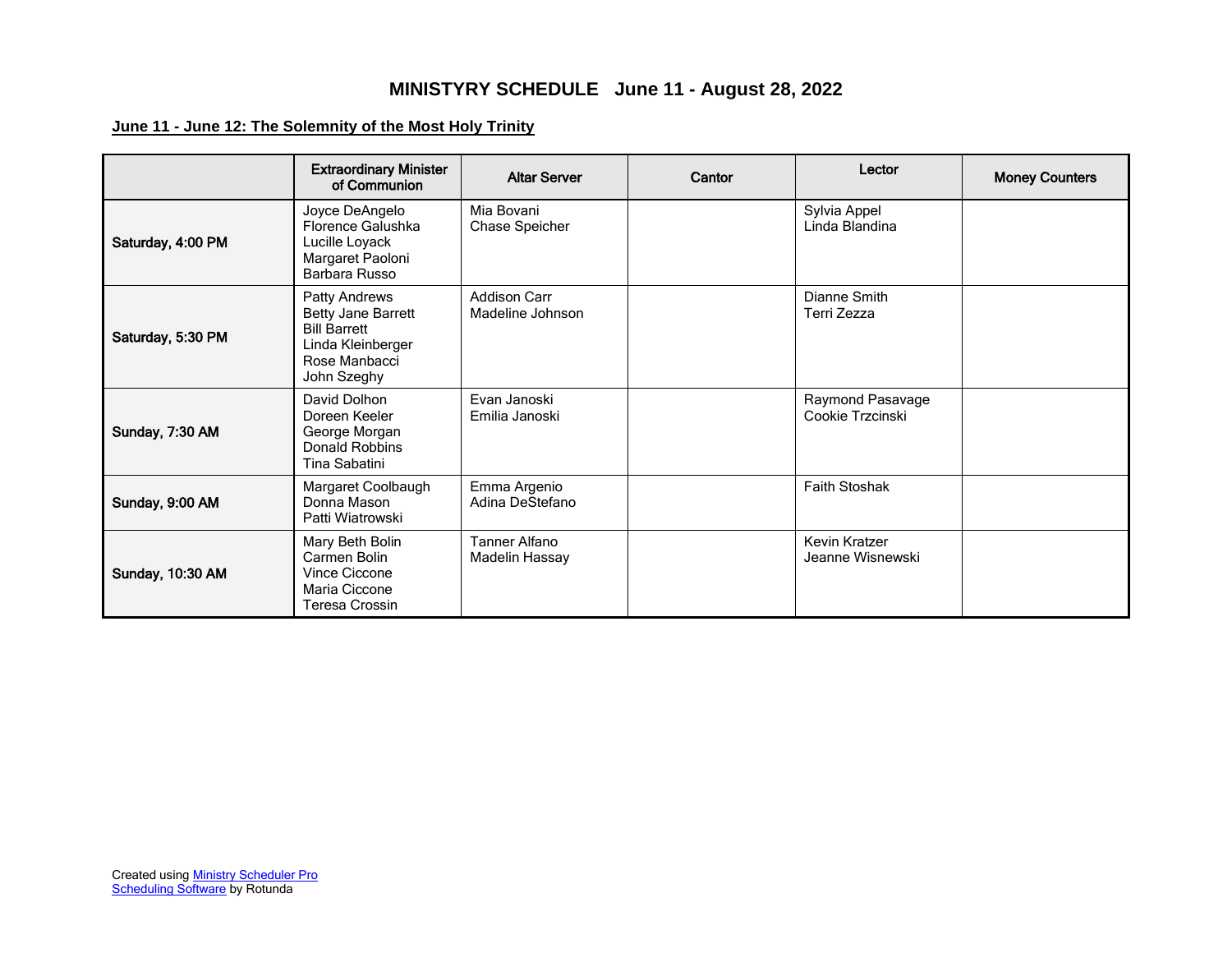## **June 18 - June 19: The Solemnity of the Most Holy Body and Blood of Christ**

|                   | <b>Extraordinary Minister</b><br>of Communion                                                            | <b>Altar Server</b>                 | Cantor | Lector                               | <b>Money Counters</b> |
|-------------------|----------------------------------------------------------------------------------------------------------|-------------------------------------|--------|--------------------------------------|-----------------------|
| Saturday, 4:00 PM | Patty Andrews<br>Mary Curley<br><b>Isabell Parry</b><br>James Shimko<br>John Szeghy                      | Alexis Romanowski<br>Gabriel Snyder |        | Mary Jo Anzalone<br>Mary Smith       |                       |
| Saturday, 5:30 PM | Betty Jane Barrett<br><b>Bill Barrett</b><br>Lauren Greeley<br>Chet Hine<br>Norma Janoski<br>Donna Mason | Gabrielle Gamble<br>Kathleen Mason  |        | Jeffrey Franklin<br>Madeline Johnson |                       |
| Sunday, 7:30 AM   | Carmen Bolin<br>David Dolhon<br>Donald Robbins<br>Jan VanLeuven<br>Garry VanScoy                         | Marissa Gacek<br>Gia Galante        |        | <b>Bob Calpin</b><br>Terri Zezza     |                       |
| Sunday, 9:00 AM   | Roxanne Flannery<br><b>Heather Santee</b><br>Diane Tona                                                  | Alayna Conahan<br>Madelyn Franko    |        | Kerrie Basara                        |                       |
| Sunday, 10:30 AM  | Susan Hughes<br>Barbara Konopka<br>Robert Konopka<br>Mike Liberski<br>Vanessa Mayorowski                 | Luke George<br>Owen Jumper          |        | Colleen Jumper<br>Galen Mariani      |                       |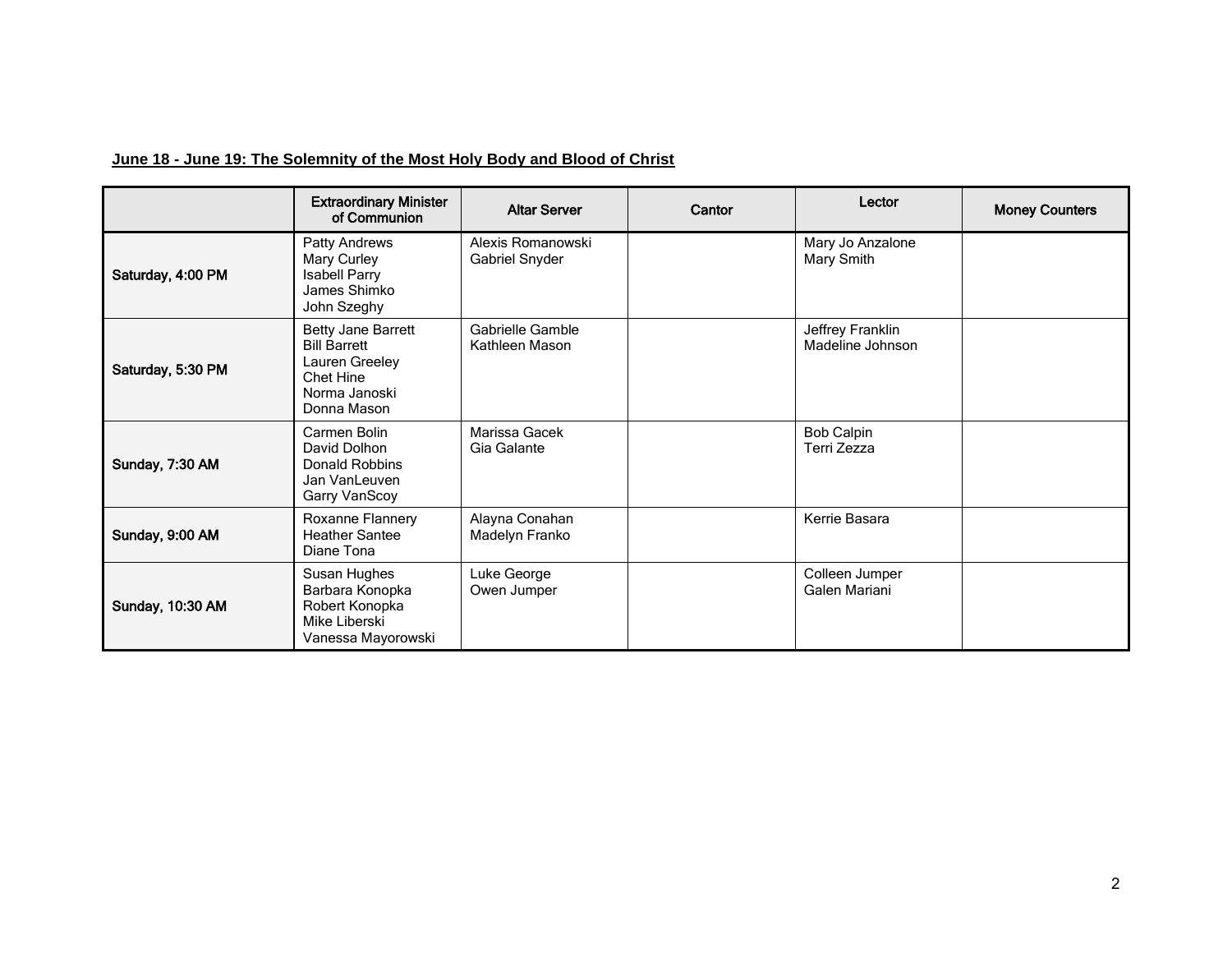## **June 25 - June 26: Thirteenth Sunday in Ordinary Time**

|                         | <b>Extraordinary Minister</b><br>of Communion                                                   | <b>Altar Server</b>              | Cantor | Lector                                   | <b>Money Counters</b> |
|-------------------------|-------------------------------------------------------------------------------------------------|----------------------------------|--------|------------------------------------------|-----------------------|
| Saturday, 4:00 PM       | Sr Susan Brown<br>Joseph Cortegerone<br>Joyce DeAngelo<br>Walter Janoski, Jr.<br>Lucille Loyack | Adriana Fanti<br>Sara Golden     |        | Mary Smith<br>Cookie Trzcinski           |                       |
| Saturday, 5:30 PM       | Deb Altavilla<br>Jeffrey Franklin<br>Lauren Greeley<br>Chet Hine<br>Donna Mason<br>Marc Murphy  | Quinn Crispell<br>Luke Kopetchny |        | Carmen Altavilla<br><b>Isabell Parry</b> |                       |
| Sunday, 7:30 AM         | <b>Bob Calpin</b><br>Kathy Cikota<br>George Morgan<br>Patti Wiatrowski<br>Terri Zezza           | Marissa Gacek<br>Gabriel Snyder  |        | <b>Ed Bernard</b><br>Tina Sabatini       |                       |
| Sunday, 9:00 AM         | Denise Bartoletti<br>Margaret Coolbaugh<br>Diane Tona                                           | Emma Argenio<br>Adina DeStefano  |        | Dianne Smith                             |                       |
| <b>Sunday, 10:30 AM</b> | Cade Bekanich<br>Roxanne Flannery<br>Susan Hughes<br>Juel Anne Klepadlo<br>Mike Liberski        | Giana Federici<br>Gia Galante    |        | Sylvia Appel<br>Stephanie Morgan         |                       |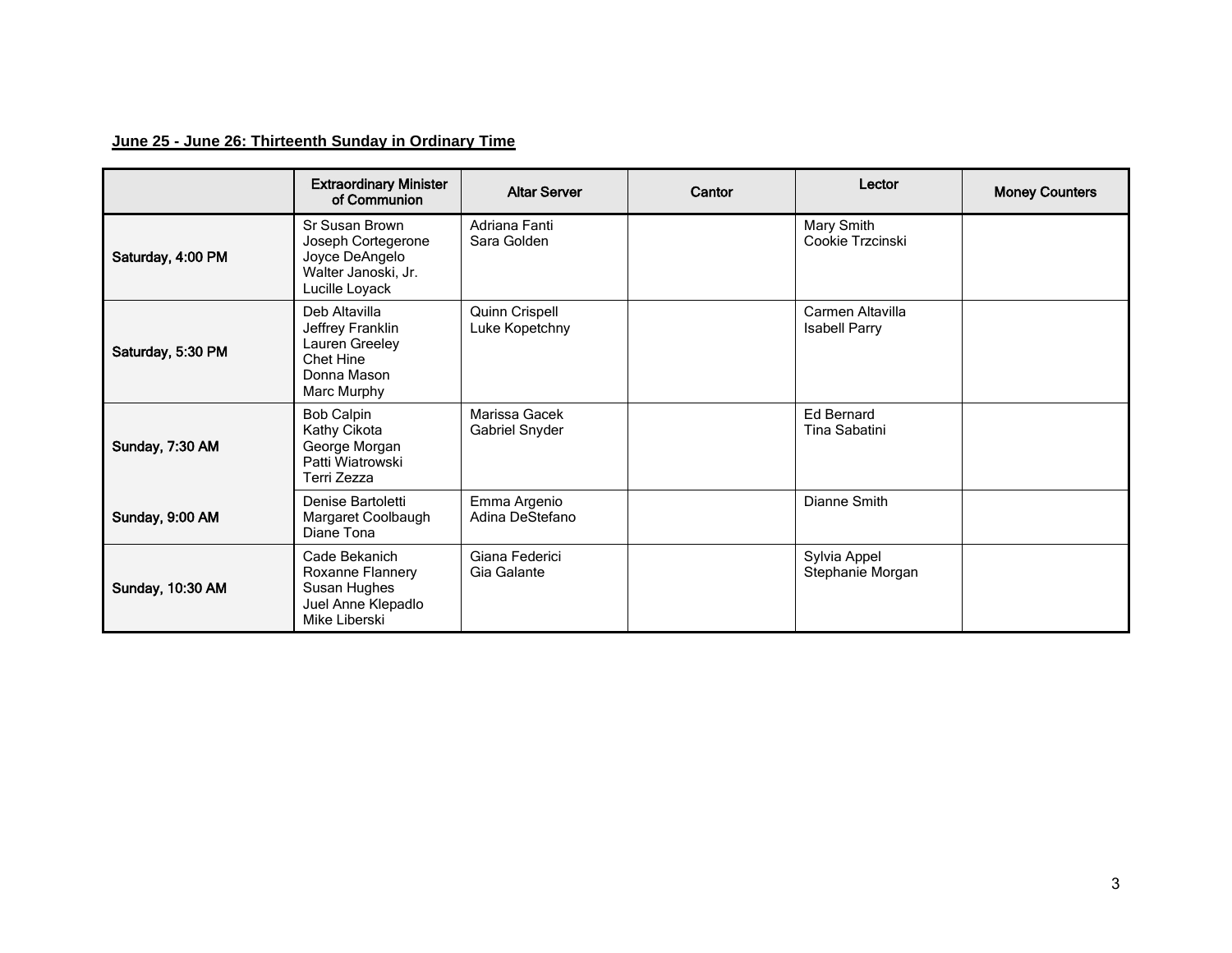## **July 2 - July 3: Fourteenth Sunday in Ordinary Time**

|                   | <b>Extraordinary Minister</b><br>of Communion                                                            | <b>Altar Server</b>                      | Cantor | Lector                            | <b>Money Counters</b> |
|-------------------|----------------------------------------------------------------------------------------------------------|------------------------------------------|--------|-----------------------------------|-----------------------|
| Saturday, 4:00 PM | Mary Beth Bolin<br>Vince Ciccone<br>Maria Ciccone<br>Linda Kleinberger<br>Margaret Paoloni               | Angelina Rebovich<br>Samara Supey        |        | Linda Blandina<br>James Shimko    |                       |
| Saturday, 5:30 PM | Deb Altavilla<br>Sr Susan Brown<br>Lauren Greeley<br>Chet Hine<br>Rose Manbacci<br>Marc Murphy           | <b>Addison Carr</b><br>Kathleen Mason    |        | Mary Jo Anzalone<br>Jackie Scalzo |                       |
| Sunday, 7:30 AM   | Kathy Cikota<br>Josephine Hatrak<br>Walter Janoski, Jr.<br><b>Charlotte Mahavits</b><br>Patti Wiatrowski | Evan Janoski<br>Emilia Janoski           |        | Ronald Foy<br>Raymond Pasavage    |                       |
| Sunday, 9:00 AM   | Denise Bartoletti<br>Margaret Coolbaugh<br><b>Heather Santee</b>                                         | Adina DeStefano<br><b>Ryleigh Santee</b> |        | Paula Panzitta                    |                       |
| Sunday, 10:30 AM  | Jack Carr<br>Teresa Crossin<br>Roxanne Flannery<br>Barbara Konopka<br>Robert Konopka                     | Jacob Hoegen<br>Stephen Hoegen           |        | Sarah Konopka<br>Jack Lasky       |                       |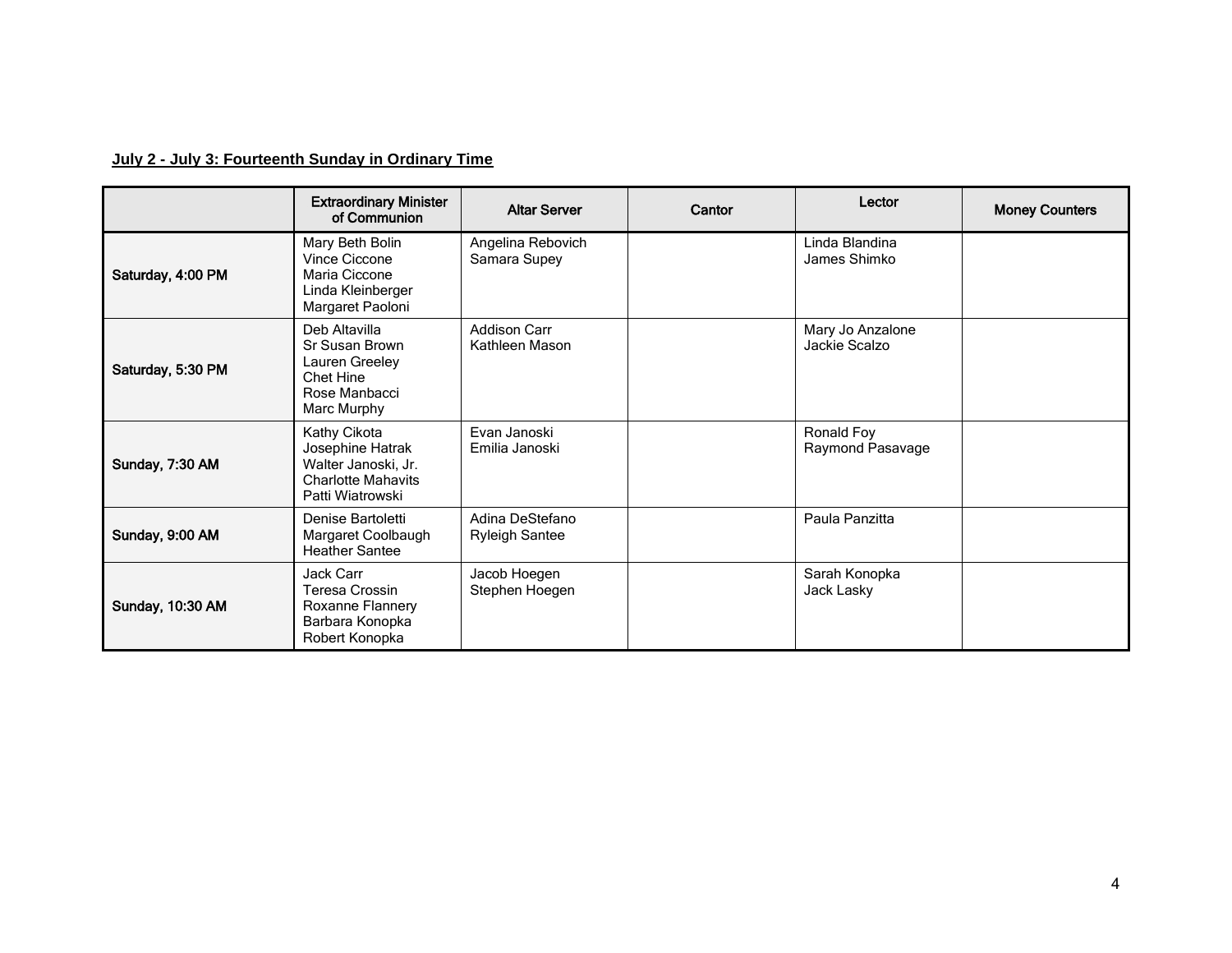# **July 9 - July 10: Fifteenth Sunday in Ordinary Time**

|                         | <b>Extraordinary Minister</b><br>of Communion                                                           | <b>Altar Server</b>                  | Cantor | Lector                                | <b>Money Counters</b> |
|-------------------------|---------------------------------------------------------------------------------------------------------|--------------------------------------|--------|---------------------------------------|-----------------------|
| Saturday, 4:00 PM       | Patty Andrews<br>Betty Jane Barrett<br><b>Bill Barrett</b><br>Florence Galushka<br>John Szeghy          | Rebecca Gula<br>Michael Steinberger  |        | <b>Isabell Parry</b><br>Tina Sabatini |                       |
| Saturday, 5:30 PM       | Deb Altavilla<br>Josephine Hatrak<br>Juel Anne Klepadlo<br>Rose Manbacci<br>Donna Mason<br>James Shimko | Gabrielle Gamble<br>Madeline Johnson |        | Quinn Crispell<br>Colleen Jumper      |                       |
| Sunday, 7:30 AM         | Carmen Bolin<br>David Dolhon<br>Donald Robbins<br>Jan VanLeuven<br>Garry VanScoy                        | Gia Galante<br>Gabriel Snyder        |        | <b>Bob Calpin</b><br>Terri Zezza      |                       |
| Sunday, 9:00 AM         | Margaret Coolbaugh<br><b>Heather Santee</b><br>Patti Wiatrowski                                         | Alayna Conahan<br>Madelyn Franko     |        | <b>Tiffany Stoshak</b>                |                       |
| <b>Sunday, 10:30 AM</b> | Lisa Falzone<br>Barbara Konopka<br>Robert Konopka<br>Mike Liberski<br>Vanessa Mayorowski                | Alexis Romanowski<br>Chase Speicher  |        | Laura Dennis<br>Sarah Konopka         |                       |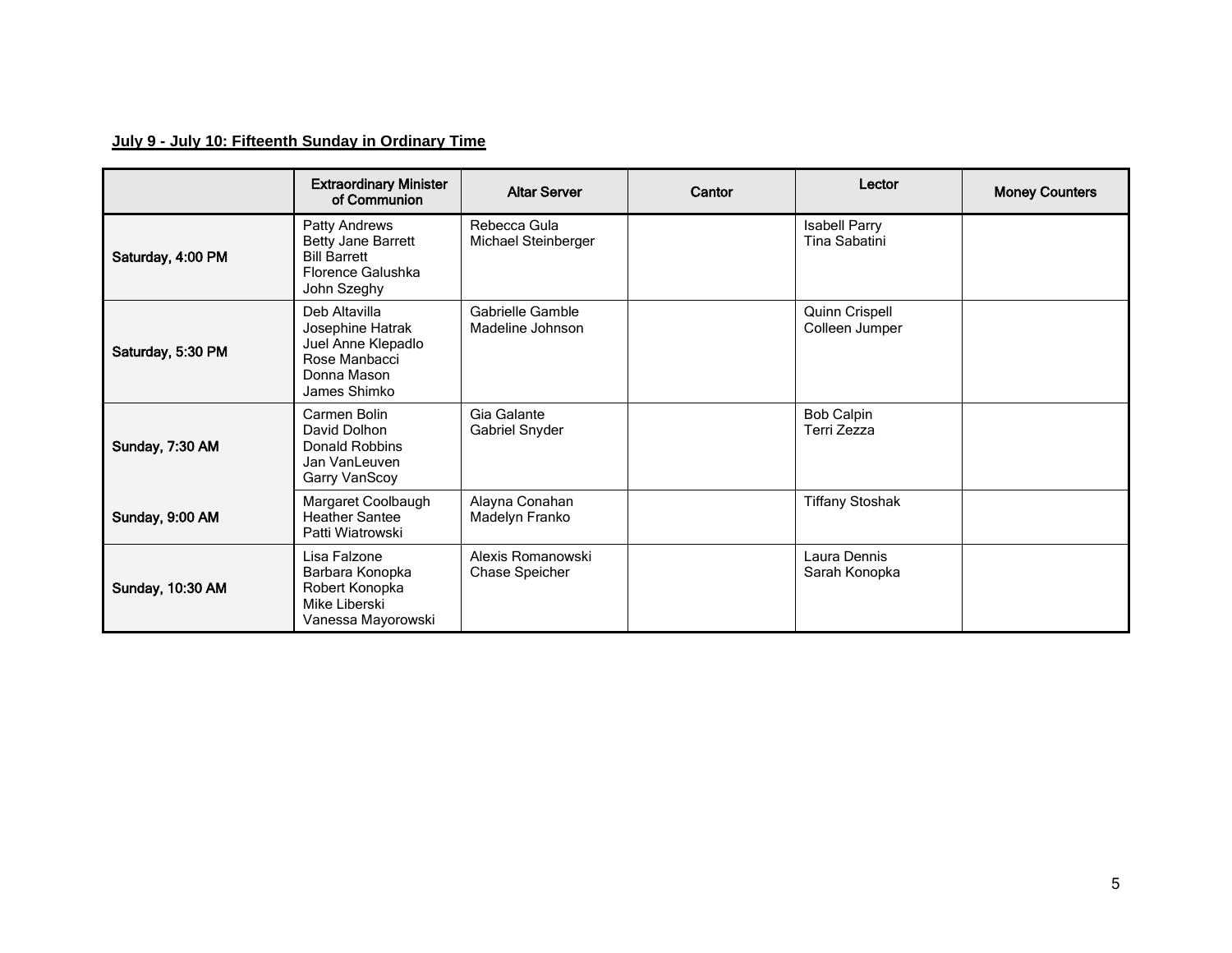## **July 16 - July 17: Sixteenth Sunday in Ordinary Time**

|                   | <b>Extraordinary Minister</b><br>of Communion                                                | <b>Altar Server</b>                   | Cantor | Lector                               | <b>Money Counters</b> |
|-------------------|----------------------------------------------------------------------------------------------|---------------------------------------|--------|--------------------------------------|-----------------------|
| Saturday, 4:00 PM | Sr Susan Brown<br>Joseph Cortegerone<br>Norma Janoski<br>Marc Murphy<br>Barbara Russo        | Evan Janoski<br>Emilia Janoski        |        | Mary Curley<br>Walter Janoski, Jr.   |                       |
| Saturday, 5:30 PM | Deb Altavilla<br>Lauren Greeley<br>Chet Hine<br>Rose Manbacci<br>Donna Mason<br>James Shimko | Luke Kopetchny<br>Kathleen Mason      |        | Carmen Altavilla<br>Jeffrey Franklin |                       |
| Sunday, 7:30 AM   | Kathy Cikota<br>Josephine Hatrak<br>Doreen Keeler<br>George Morgan<br>Patti Wiatrowski       | Marissa Gacek<br>Gia Galante          |        | Ed Bernard<br>Ellen Guarilia         |                       |
| Sunday, 9:00 AM   | Margaret Coolbaugh<br><b>Heather Santee</b><br>Diane Tona                                    | Emma Argenio<br><b>Ryleigh Santee</b> |        | Denise Bartoletti                    |                       |
| Sunday, 10:30 AM  | Jack Carr<br>Lisa Falzone<br>Roxanne Flannery<br>Susan Hughes<br>Juel Anne Klepadlo          | Lily Kasa<br>Ava Riley                |        | Cade Bekanich<br>Joe Burke, Sr       |                       |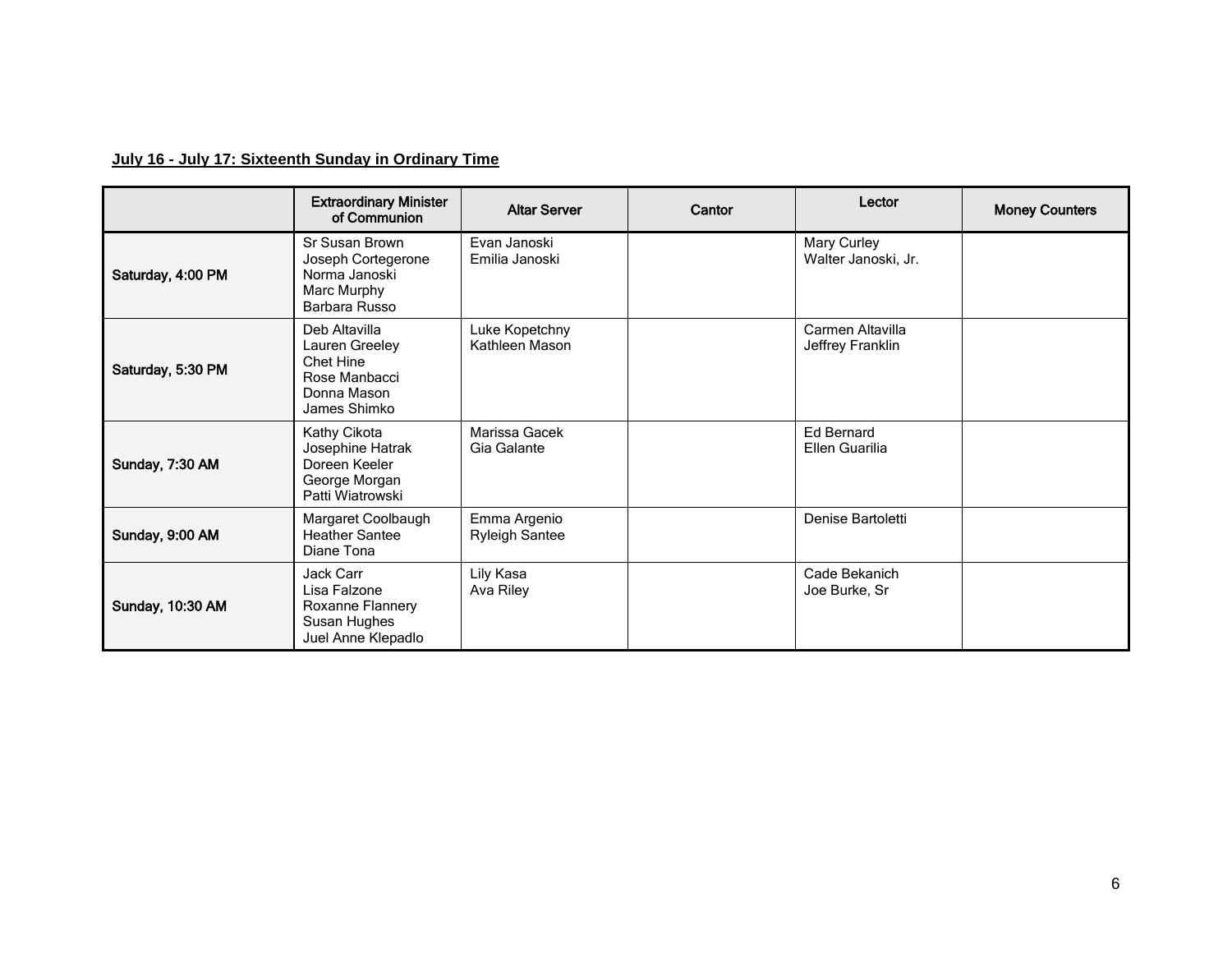## **July 23 - July 24: Seventeenth Sunday in Ordinary Time**

|                         | <b>Extraordinary Minister</b><br>of Communion                                                             | <b>Altar Server</b>                     | Cantor | Lector                              | <b>Money Counters</b> |
|-------------------------|-----------------------------------------------------------------------------------------------------------|-----------------------------------------|--------|-------------------------------------|-----------------------|
| Saturday, 4:00 PM       | Linda Blandina<br>Vince Ciccone<br>Maria Ciccone<br>Linda Kleinberger<br>Marc Murphy                      | Quinn Crispell<br>Adina DeStefano       |        | Mary Jo Anzalone<br>Angela Sperazza |                       |
| Saturday, 5:30 PM       | Patty Andrews<br>David Dolhon<br>Jeffrey Franklin<br>Norma Janoski<br><b>Isabell Parry</b><br>John Szeghy | Gabrielle Gamble<br>Luke Kopetchny      |        | Colleen Jumper<br>Jackie Scalzo     |                       |
| Sunday, 7:30 AM         | <b>Bob Calpin</b><br>Josephine Hatrak<br>Doreen Keeler<br>George Morgan<br>Terri Zezza                    | Marissa Gacek<br>Gabriel Snyder         |        | Ellen Guarilia<br>Raymond Pasavage  |                       |
| Sunday, 9:00 AM         | Roxanne Flannery<br>Donna Mason<br><b>Heather Santee</b>                                                  | Alayna Conahan<br><b>Ryleigh Santee</b> |        | Kerrie Basara                       |                       |
| <b>Sunday, 10:30 AM</b> | Mary Beth Bolin<br>Teresa Crossin<br>Juel Anne Klepadlo<br>Mike Liberski<br>Vanessa Mayorowski            | Joseph Breck<br>Samara Supey            |        | Laura Dennis<br>Galen Mariani       |                       |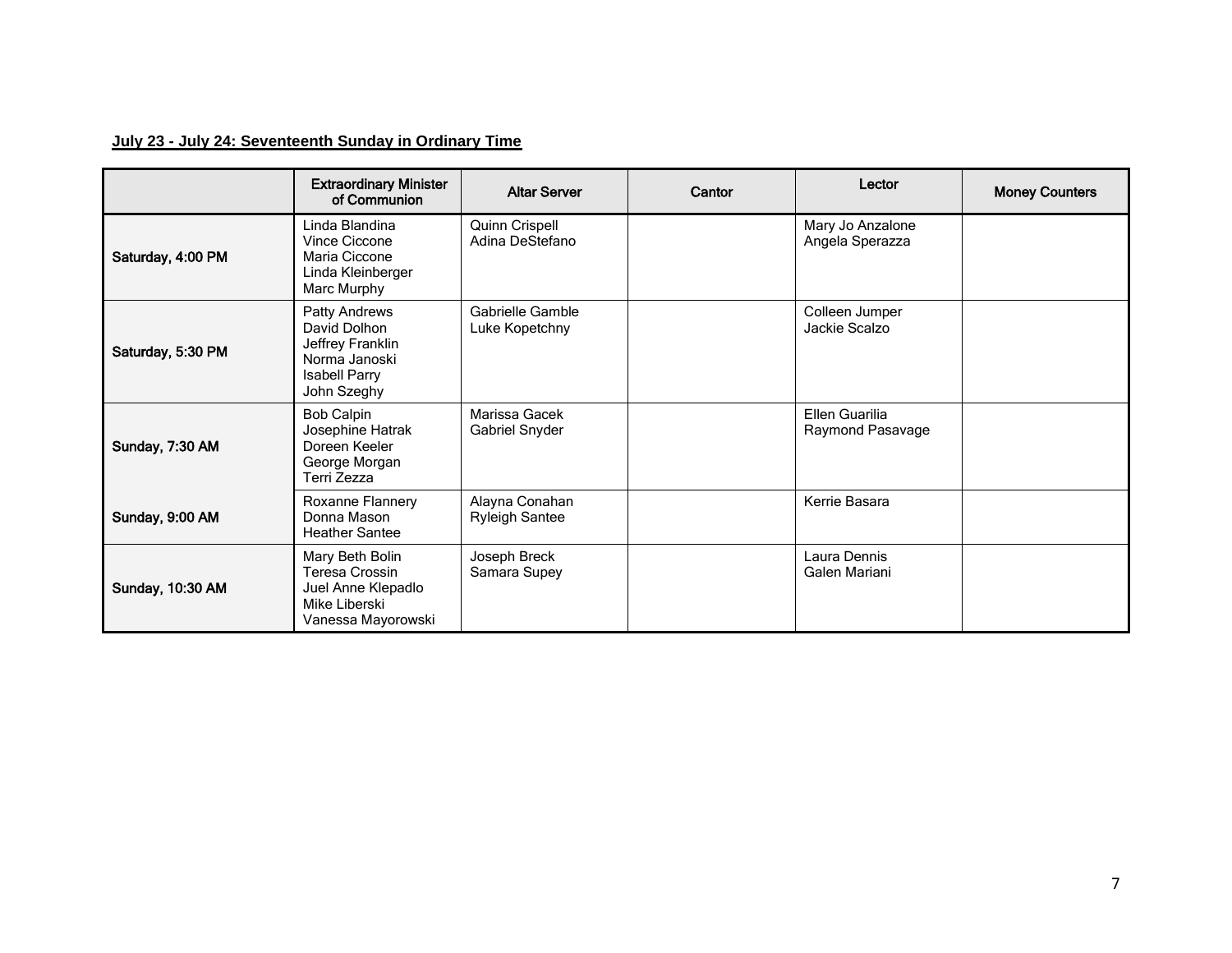## **July 30 - July 31: Eighteenth Sunday in Ordinary Time**

|                   | <b>Extraordinary Minister</b><br>of Communion                                             | <b>Altar Server</b>                     | Cantor | Lector                               | <b>Money Counters</b> |
|-------------------|-------------------------------------------------------------------------------------------|-----------------------------------------|--------|--------------------------------------|-----------------------|
| Saturday, 4:00 PM | Mary Beth Bolin<br>Sr Susan Brown<br>Joyce DeAngelo<br>Lucille Loyack<br>Tina Sabatini    | Giana Federici<br>Gia Galante           |        | Barbara Russo<br>Cookie Trzcinski    |                       |
| Saturday, 5:30 PM | Patty Andrews<br>Lauren Greeley<br>Chet Hine<br>Marc Murphy<br>John Szeghy<br>Terri Zezza | <b>Addison Carr</b><br>Gabrielle Gamble |        | Carmen Altavilla<br>Mary Jo Anzalone |                       |
| Sunday, 7:30 AM   | David Dolhon<br>Donald Robbins<br>Jan VanLeuven<br>Garry VanScoy<br>Patti Wiatrowski      | Emilia Janoski<br>Evan Janoski          |        | Ronald Foy<br>Walter Janoski, Jr.    |                       |
| Sunday, 9:00 AM   | Denise Bartoletti<br><b>Bob Calpin</b><br>Diane Tona                                      | Alayna Conahan<br>Madelyn Franko        |        | Paula Panzitta                       |                       |
| Sunday, 10:30 AM  | Cade Bekanich<br>Vince Ciccone<br>Maria Ciccone<br>Teresa Crossin<br>Mary Curley          | Thomas Capitano<br>Abby Capitano        |        | Kevin Kratzer<br>Jeanne Wisnewski    |                       |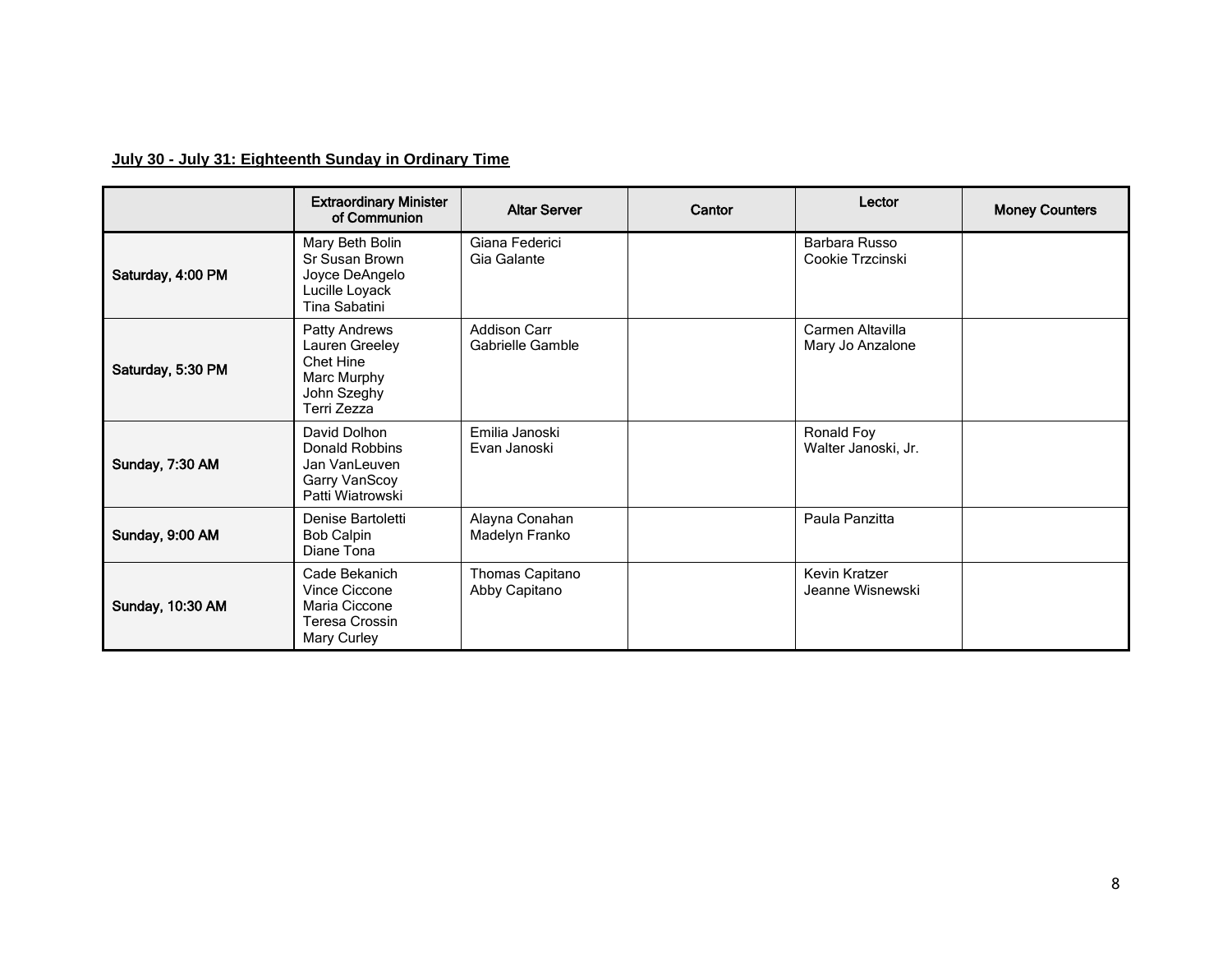# **August 6 - August 7**

|                                                                             | <b>Extraordinary Minister</b><br>of Communion                                                    | <b>Altar Server</b>                     | Cantor | Lector                              | <b>Money Counters</b> |
|-----------------------------------------------------------------------------|--------------------------------------------------------------------------------------------------|-----------------------------------------|--------|-------------------------------------|-----------------------|
| Saturday, 4:00 PM<br>The Feast of the<br><b>Transfiguration of Our Lord</b> | Norma Janoski<br>Linda Kleinberger<br>Marc Murphy<br><b>Isabell Parry</b><br>James Shimko        | Adriana Fanti<br>Gabriel Snyder         |        | Quinn Crispell<br>Angela Sperazza   |                       |
| Saturday, 5:30 PM<br>The Feast of the<br><b>Transfiguration of Our Lord</b> | Deb Altavilla<br>Jeffrey Franklin<br>Lauren Greeley<br>Chet Hine<br>Rose Manbacci<br>Donna Mason | Luke Kopetchny<br>Kathleen Mason        |        | Carmen Altavilla<br>Jackie Scalzo   |                       |
| Sunday, 7:30 AM<br>Nineteenth Sunday in<br><b>Ordinary Time</b>             | Kathy Cikota<br>Josephine Hatrak<br>Doreen Keeler<br>George Morgan<br>Donald Robbins             | Marissa Gacek<br>Gia Galante            |        | <b>Fd Bernard</b><br>Ellen Guarilia |                       |
| Sunday, 9:00 AM<br>Nineteenth Sunday in<br><b>Ordinary Time</b>             | Margaret Coolbaugh<br><b>Heather Santee</b><br>Patti Wiatrowski                                  | Emma Argenio<br><b>Ryleigh Santee</b>   |        | Dianne Smith                        |                       |
| Sunday, 10:30 AM<br>Nineteenth Sunday in<br><b>Ordinary Time</b>            | Lisa Falzone<br>Roxanne Flannery<br>Susan Hughes<br>Juel Anne Klepadlo<br>Diane Melvin           | Alex Rosencrance<br>Michael Steinberger |        | Jack Lasky<br>Stephanie Morgan      |                       |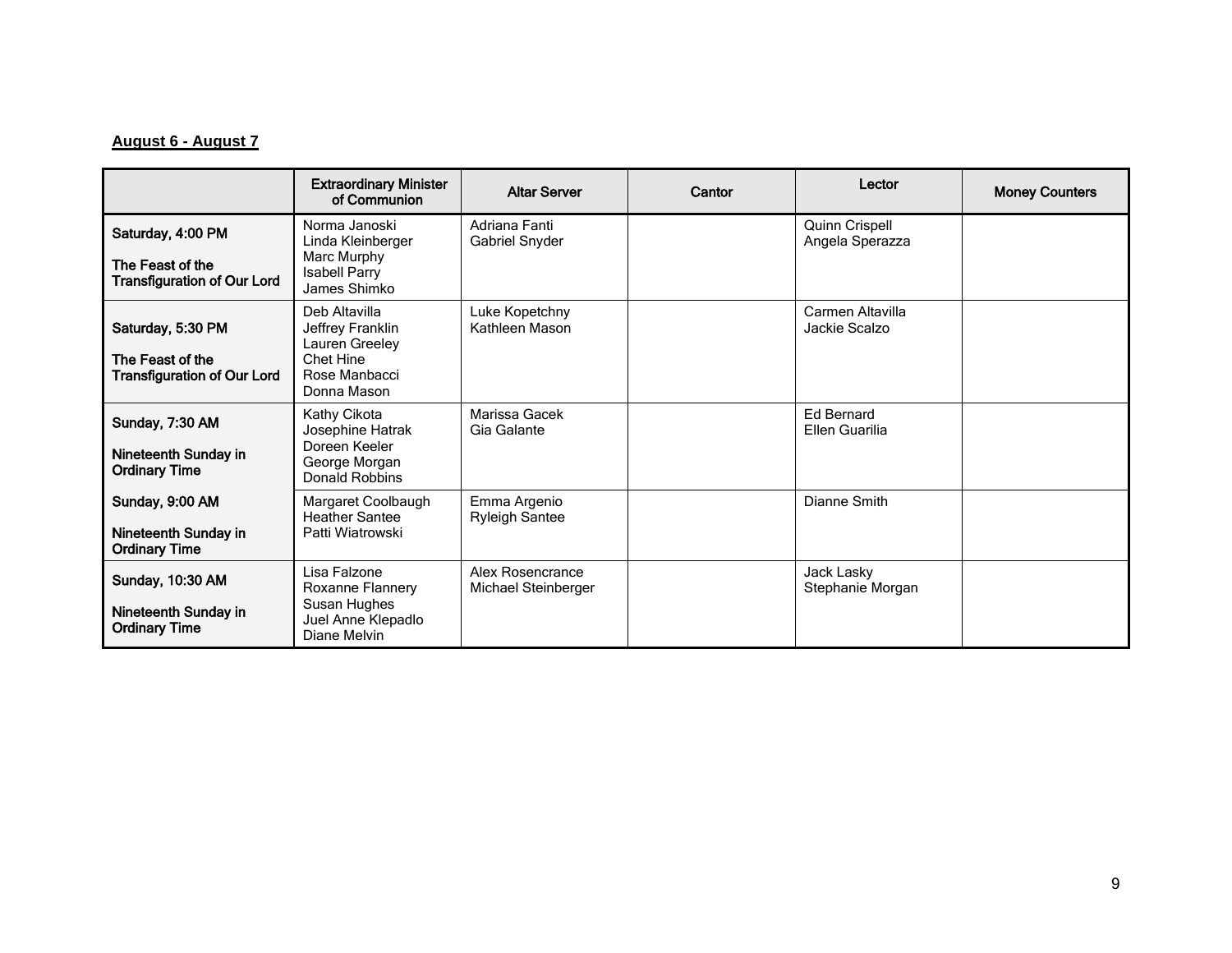## **August 13 - August 14: Twentieth Sunday in Ordinary Time**

|                   | <b>Extraordinary Minister</b><br>of Communion                                                       | <b>Altar Server</b>                     | Cantor | Lector                           | <b>Money Counters</b> |
|-------------------|-----------------------------------------------------------------------------------------------------|-----------------------------------------|--------|----------------------------------|-----------------------|
| Saturday, 4:00 PM | Betty Jane Barrett<br><b>Bill Barrett</b><br>Vince Ciccone<br>Maria Ciccone<br>Walter Janoski, Jr.  | Evan Janoski<br>Emilia Janoski          |        | Kevin Kratzer<br>Barbara Russo   |                       |
| Saturday, 5:30 PM | Patty Andrews<br>Sr Susan Brown<br>Norma Janoski<br>Linda Kleinberger<br>Marc Murphy<br>John Szeghy | <b>Addison Carr</b><br>Quinn Crispell   |        | Colleen Jumper<br>James Shimko   |                       |
| Sunday, 7:30 AM   | <b>Bob Calpin</b><br>Josephine Hatrak<br>Jan VanLeuven<br>Garry VanScoy<br>Terri Zezza              | Marissa Gacek<br>Gia Galante            |        | Cade Bekanich<br>Angela Sperazza |                       |
| Sunday, 9:00 AM   | Denise Bartoletti<br>Donna Mason<br>Diane Tona                                                      | Madelyn Franko<br><b>Ryleigh Santee</b> |        | <b>Tiffany Stoshak</b>           |                       |
| Sunday, 10:30 AM  | Mary Beth Bolin<br>Carmen Bolin<br>Jack Carr<br>Mike Liberski<br>Vanessa Mayorowski                 | Mia Bovani<br>Luke George               |        | Sylvia Appel<br>Joe Burke, Sr    |                       |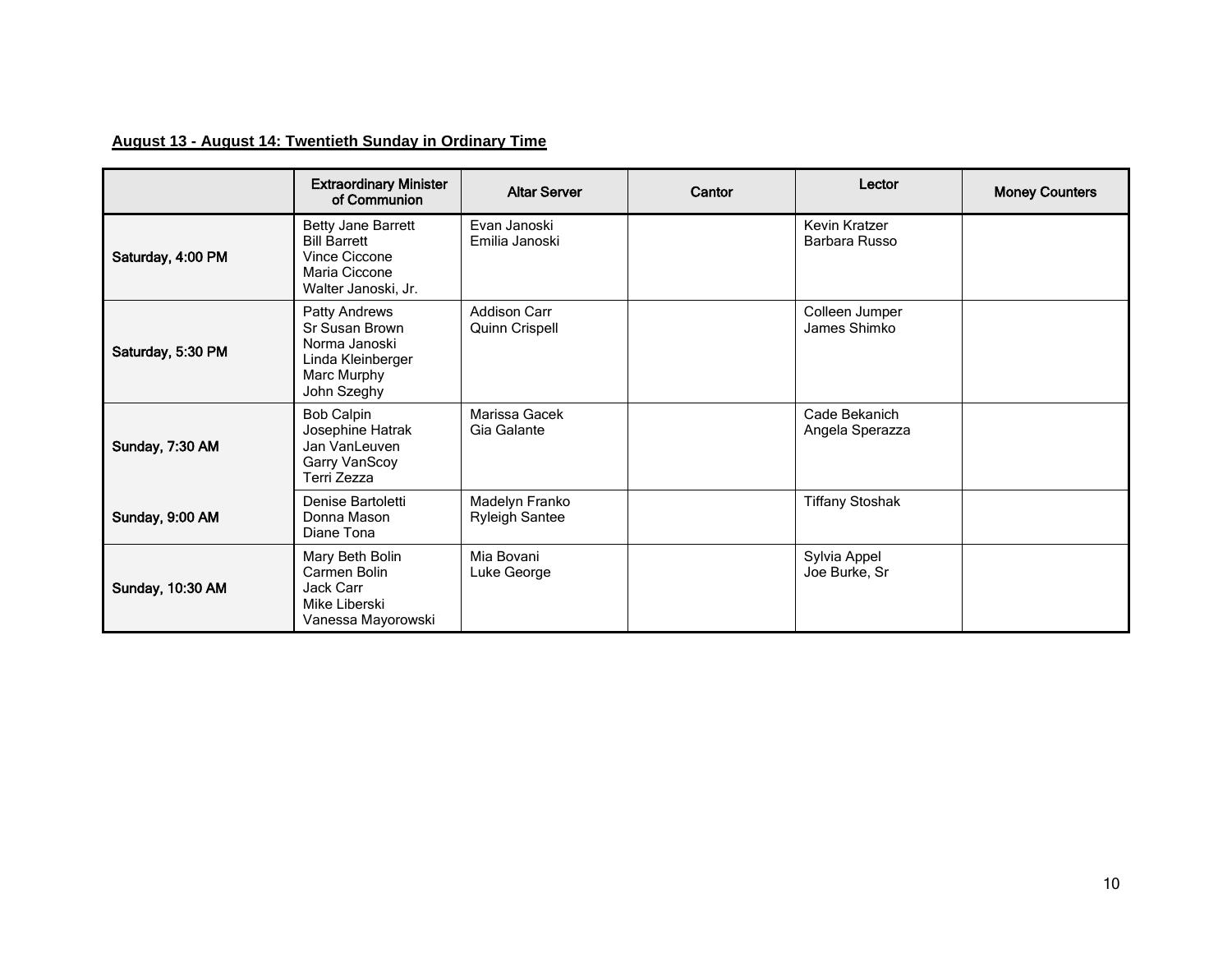## **August 20 - August 21: Twenty-first Sunday in Ordinary Time**

|                   | <b>Extraordinary Minister</b><br>of Communion                                                                                    | <b>Altar Server</b>                | Cantor | Lector                               | <b>Money Counters</b> |
|-------------------|----------------------------------------------------------------------------------------------------------------------------------|------------------------------------|--------|--------------------------------------|-----------------------|
| Saturday, 4:00 PM | Patty Andrews<br>Linda Blandina<br>Tina Sabatini<br>Mary Smith<br>John Szeghy                                                    | Adina DeStefano<br>Sara Golden     |        | Mary Jo Anzalone<br>Cookie Trzcinski |                       |
| Saturday, 5:30 PM | Betty Jane Barrett<br><b>Bill Barrett</b><br><b>Sr Susan Brown</b><br>Norma Janoski<br>Linda Kleinberger<br><b>Isabell Parry</b> | Gabrielle Gamble<br>Luke Kopetchny |        | Madeline Johnson<br>Jackie Scalzo    |                       |
| Sunday, 7:30 AM   | Carmen Bolin<br>Kathy Cikota<br>David Dolhon<br><b>Charlotte Mahavits</b><br>Patti Wiatrowski                                    | Marissa Gacek<br>Gabriel Snyder    |        | Ronald Foy<br>Raymond Pasavage       |                       |
| Sunday, 9:00 AM   | <b>Bob Calpin</b><br>Roxanne Flannery<br><b>Heather Santee</b>                                                                   | Alayna Conahan<br>Madelyn Franko   |        | Paula Panzitta                       |                       |
| Sunday, 10:30 AM  | Cade Bekanich<br>Jack Carr<br>Susan Hughes<br>Barbara Konopka<br>Robert Konopka                                                  | James Bullock<br>Hannah Chromey    |        | Laura Dennis<br>Sarah Konopka        |                       |